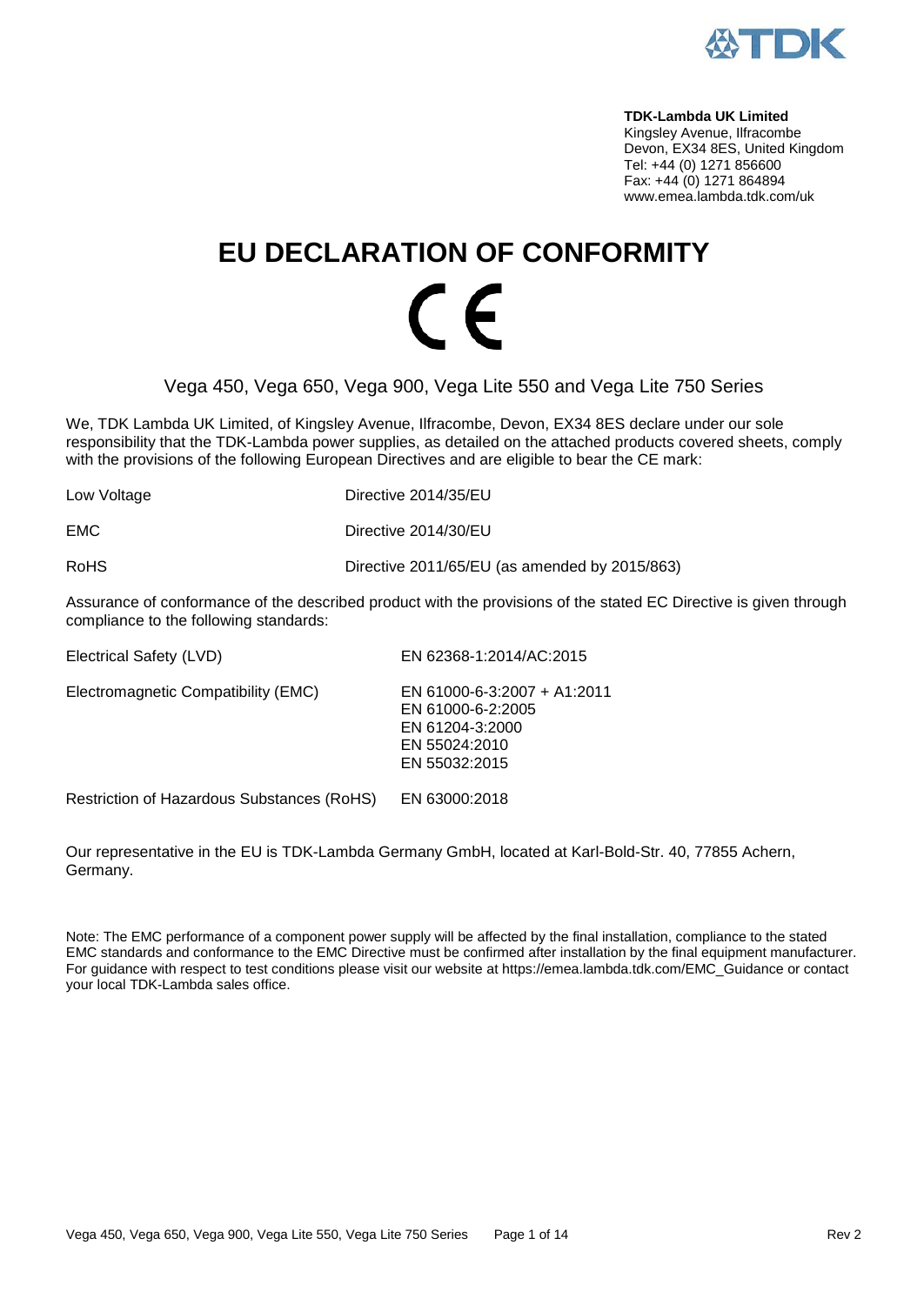

**TDK-Lambda UK Limited**  Kingsley Avenue, Ilfracombe Devon, EX34 8ES, United Kingdom Tel: +44 (0) 1271 856600 Fax: +44 (0) 1271 864894 www.emea.lambda.tdk.com/uk

## **UK DECLARATION OF CONFORMITY**

# UK<br>CO

Vega 450, Vega 650, Vega 900, Vega Lite 550 and Vega Lite 750 Series

We, TDK Lambda UK Limited, of Kingsley Avenue, Ilfracombe, Devon, EX34 8ES declare under our sole responsibility that the TDK-Lambda power supplies, as detailed on the attached products covered sheets, comply with the provisions of the following European Directives and are eligible to bear the UKCA mark:

Electrical Equipment (Safety) Regulations 2016

Electromagnetic Compatibility Regulations 2016

Restriction of the Use of Certain Hazardous Substances in Electrical & Electronic Equipment Regulations 2012

Assurance of conformance of the described product with the provisions of the stated UK Regulation is given through compliance to the following standards:

Electrical Safety EN 62368-1:2014/AC:2015 Electromagnetic Compatibility (EMC) EN 61000-6-3:2007 + A1:2011 EN 61000-6-2:2005 EN 61204-3:2000 EN 55024:2010 EN 55032:2015

Restriction of Hazardous Substances (RoHS) EN 63000:2018

Note: The EMC performance of a component power supply will be affected by the final installation, compliance to the stated EMC standards and conformance to the EMC Regulation must be confirmed after installation by the final equipment manufacturer. For guidance with respect to test conditions please visit our website [https://emea.lambda.tdk.com/EMC\\_Guidance](https://emea.lambda.tdk.com/EMC_Guidance) or contact your local TDK-Lambda sales office.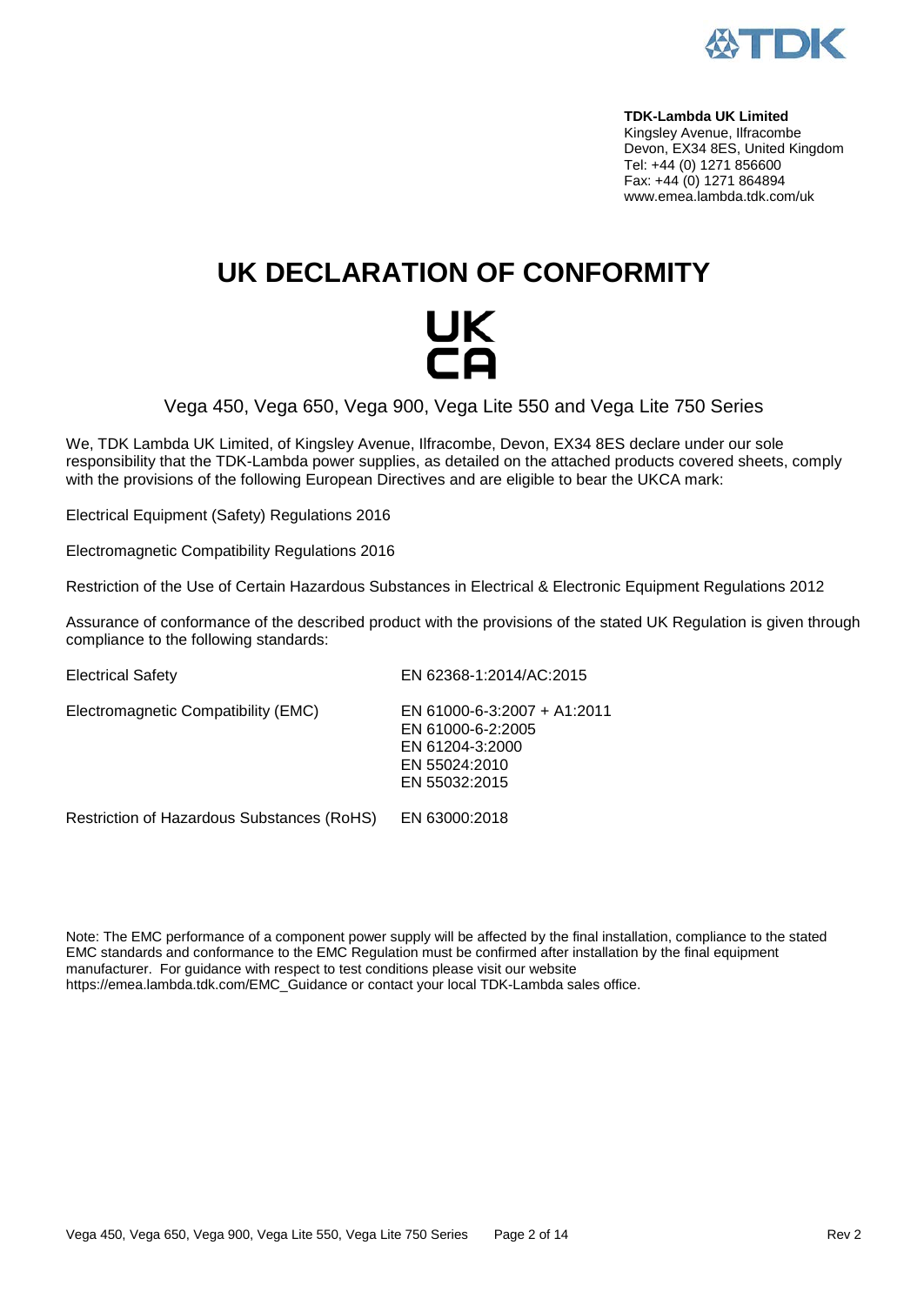

#### **Vega 450, Vega 650, Vega 900, Vega Lite 550, Vega Lite 750 Series Products Covered**

Vega models as described below:

Units may be marked with a Product Code:  $Ky^*$ ,  $KVy^*$  or  $Vy^*$  where y may be 4, 5, 6, 7 or 9 and  $*$  may be any series of numbers from 0 to 9 and/or any letters from A to Z.

a) V4, V5, V6, V7, V9, Vega 450, Vega 650, Vega 900, Vega Lite 550, Vega Lite 750, Vega Smart or Vega Smart Plus

where  $V4 = Vega 450 range$ V5 = Vega Lite 550 range V6 = Vega 650 range V7 = Vega Lite 750 range  $V9 = V$ ega 900 range

Vega Smart = Vega 450 or 650 PSU with primary digital option fitted Vega Smart Plus = Vega 450 or 650 PSU with primary and secondary digital options fitted

(may be prefixed by NS -  $\#$  / or - where  $\#$  may be up to any four letters and may be followed by -\$ where \$ may be any number between 000 to 999, indicating non-safety related model differences.

- b) followed by: A, C, D, E, F, R, Q or P
	- where  $F =$  Standard fan, forward airflow
		- R = Standard fan, reverse air
		- $Q =$  Quiet fan, forward airflow
		- P = Quiet fan, reverse air
		- C = Customer air
		- $A =$  Custom models only
		- $D^*$  = Ruggedised fan, forward airflow
		- E\* = Ruggedised fan, reverse air

\* These fans must not be used for user accessible applications.

c) optionally followed by: F, I or S

where  $F = Fast-on$  or quick connect input terminals S = Screw input terminals  $I = IEC$  input

d) followed by: S, M, G, L, R, or T

where  $S =$  Standard Leakage (Class B Filter) M = Medium Leakage G = Moderate Leakage L = Low Leakage R = Reduced Leakage  $T =$  Tiny Leakage

e) optionally followed by: E, F, EV, FV, EY, FY, xEW, xFW or D

where  $E = AC$  fail with PSU & fan enable and 5V aux supply  $F = AC$  fail with PSU & fan inhibit and 5V aux supply EV = AC fail with PSU & fan enable and 5V/300mA aux supply FV = AC fail with PSU & fan inhibit and 5V/300mA aux supply EY = AC fail with PSU & fan enable, 5V/300mA aux supply and fan fail signal FY = AC fail with PSU & fan inhibit, 5V/300mA aux supply and fan fail signal  $xEW = AC$  fail with PSU & fan enable and 5-15V/1A aux supply, where  $x =$  voltage setting  $xFW = AC$  fail with PSU & fan inhibit and 5-15V/1A aux supply, where  $x =$  voltage setting

D = Primary digital option. Provides PSU inhibit and enable, fan monitor, standby supply, hours of operation, serial numbers, mains fail, over temperature warning. When secondary digital options fitted also provides status bytes, unit and module IDs, grouping, digital voltage and current limit programming, secondary inhibit and enable, secondary turn on delay, global and secondary module good, module monitoring.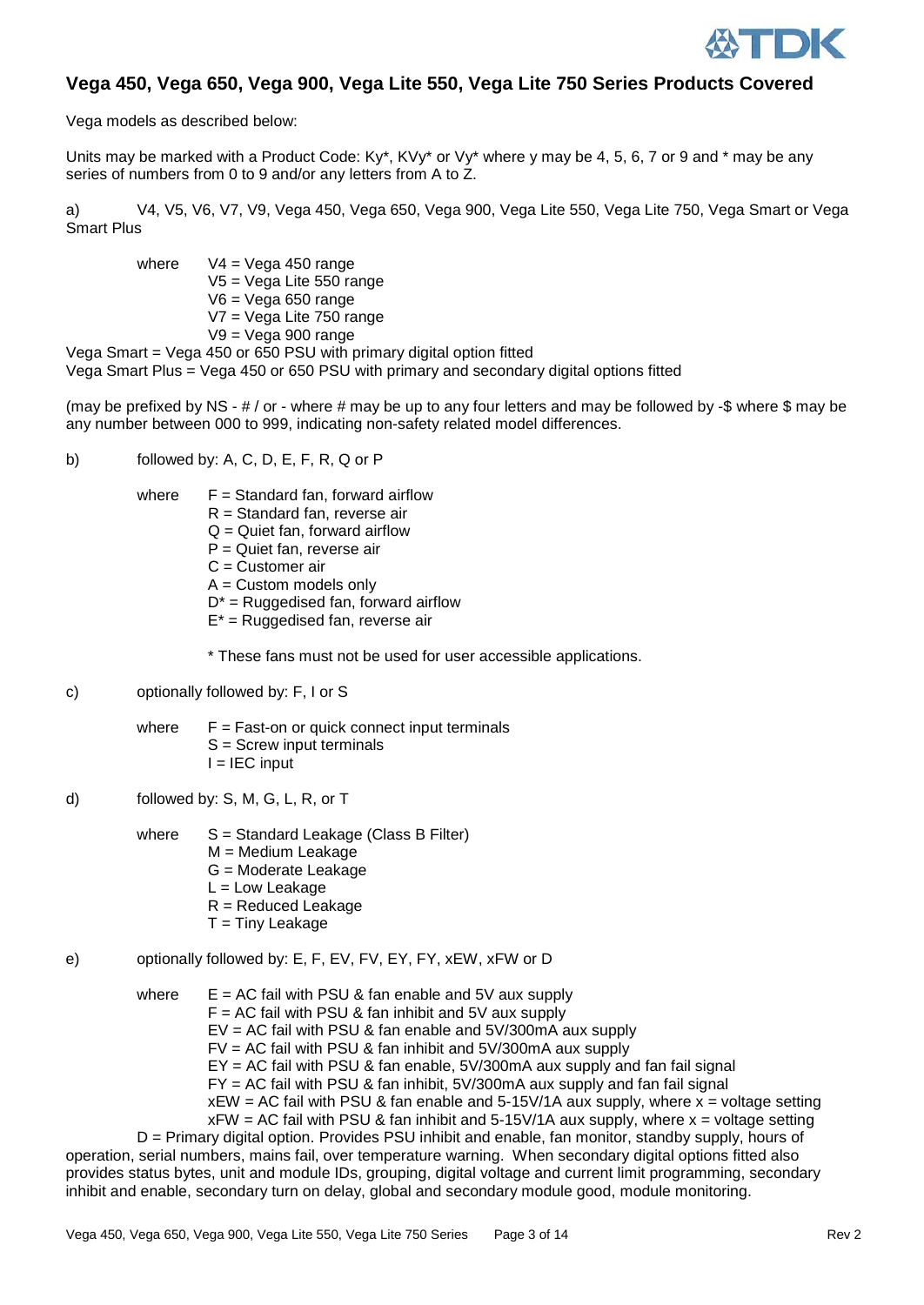

Modules

B@, C@, C1Y, D@, E@, F1, F2, H@/@ or @\_@, L@, W2, W5, W8 & W9.

where the letter represents a module and @ is a number between 1 and 5, which represents the number of turns on the transformer secondary. By reference to the following table, this in turn defines the permitted voltage range of the module.

@ may optionally be followed by the letter L or H, where L and H indicate the low or high output voltage variants of the module.

For W2, W5, W8 & W9 modules only: @ is followed by F, T, E or S where  $F =$  Fixed OVP T = Tracking OVP  $E =$  Fixed OVP, high current output S = Tracking OVP, high current output

Followed by F or S, where F indicates fast-on output terminals and S indicates screw output terminals.

or Z#

where # is a number between 1 and 99. This code represents any two of the above modules that have had their outputs paralleled together. The number # is a module reference number and does not represent the number of turns. May optionally followed by F or S, where F indicates fast-on output terminals and S indicates screw output terminals.

or BB@, CC@, DD@, EE@, HH@/@ or @\_@, JJ@/@ or @\_@, LL@, C5B4 or B5B4

where @ is a number between 1 and 5, which represents the number of turns on the transformer secondary. For HH@/@ or @\_@ the code represents one H module that has had its two outputs connected in series. For all other variants this code represents two modules, selected from those listed above, that have had their outputs connected in series. May optionally followed by F or S, where F indicates fast-on output terminals and S indicates screw output terminals.

Note: Seriated outputs may make all outputs hazardous, see Electrical & Thermal Ratings section for details.  $JJ@/@$  or  $@Q$  modules are HH $@/@$  or  $@Q$  modules with reduced OVP and/or current ratings.

or X1, X2, X4, X8, XR1, XR2, XR4 & XR8

where the number relates to the maximum voltage capability of the X or XR module (voltage rating is 10 multiplied by the number). The X or XR modules are connected to the output terminals of B, D, E or W modules, which may be connected in series or parallel. The X and XR modules contains diodes in series with their output (for paralleling use). The X module also has additional circuitry for remote sense, paralleling with other X modules and module inhibit. A maximum of two X or XR modules may be fitted in a PSU.

or B/S, where B/S indicates that a blanking plate is fitted in place of a module.

Any of the above modules (except the X and XR modules) may have the module letter preceded with # or  $\#/\#$ where # is represents the module output voltage.

Module Options:

N, E, P, R, T, L, K, D, V‡ or R‡

where  $N =$  Inhibit, module good and remote sense.

- $E =$  Enable, module good and remote sense
- $P =$  Parallel with current share
- $R =$  Remote sense (twin output modules only)
- $T =$  Remote sense (one output of twin output modules only)
- $L =$  Module good using LED indication
- $K =$  Allows for Vega products to be paralleled with Omega products

D = Secondary digital option (may only be fitted to single output modules). Provides analogue voltage and resistive programming, current limit modes, inhibit output, enable output, turn on delay, module good, N+1 paralleling.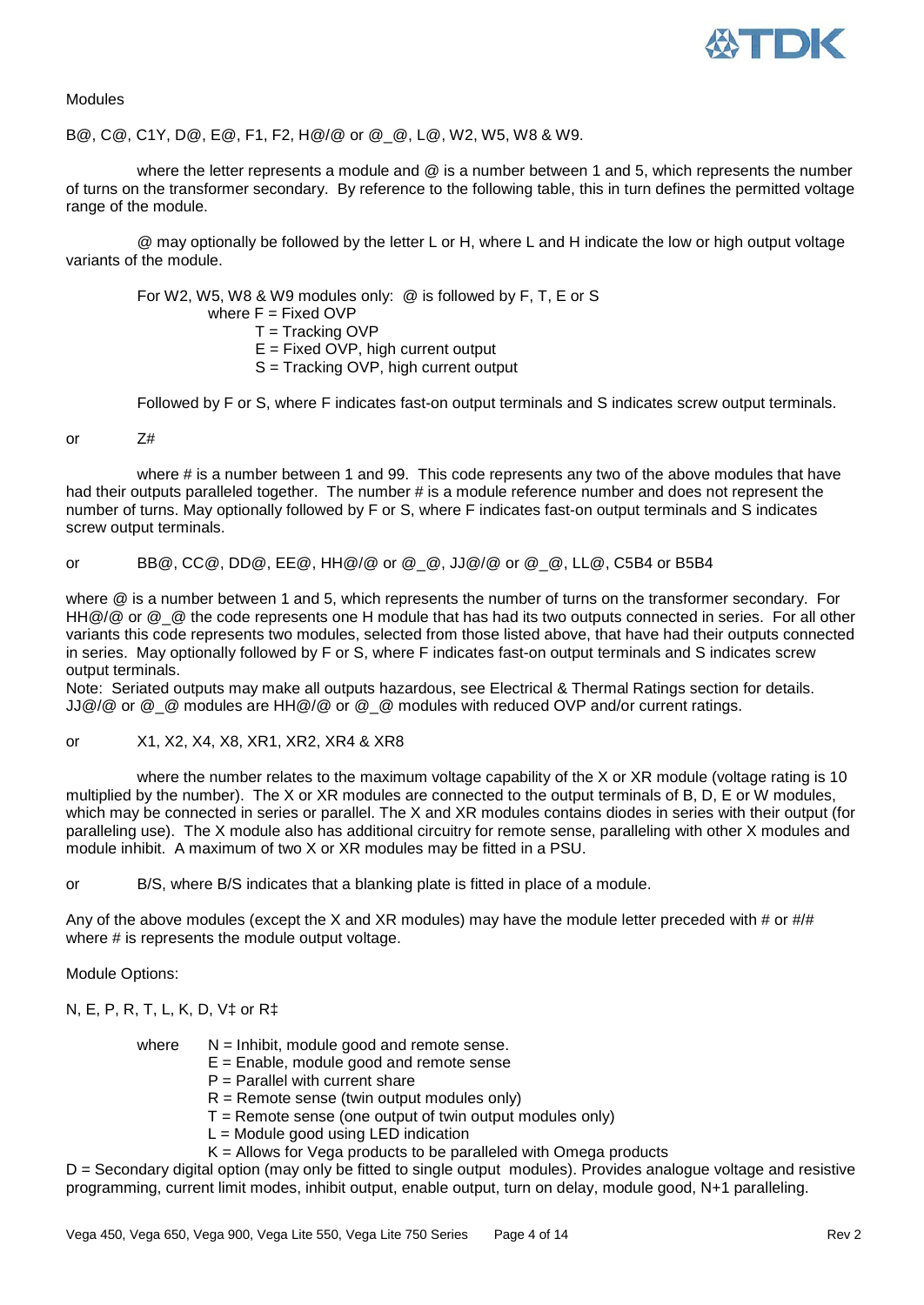

V‡ = Voltage programmable output voltage

R‡ = Resistance programmable output voltage

where  $\ddagger$  represents a number between 1 and 99. Each number indicates an option variant which does not affect safety, of these the following are standard variants:

 $1 =$  Inhibit, fixed current limit

2 = Inhibit, programmable current limit

3 = Enable, fixed current limit

4 = Enable, programmable current limit

May additionally be marked with K4x, K5x, K6x or V4x, V5x, V6x, V7x, V9x where x can be up to five digits of any letter or number between 0 and 9 indicating non-safety related model differences.

#### ELECTRICAL & THERMAL RATINGS:

Output modules:

| Module            | O/P V              | Rated I    | P                 | Slots                   | Turns          | A/T   |
|-------------------|--------------------|------------|-------------------|-------------------------|----------------|-------|
| B <sub>1</sub> L  | $1 - 3.8V$         | 20A        | <b>76W</b>        | 1                       | 1              | 20    |
| B <sub>1</sub> H  | $2 - 5.5V$         | 20A        | 110W              | 1                       | 1              | 20    |
| B <sub>2</sub>    | $3 - 9V$           | 25A        | 225W              | 1                       | $\mathbf{2}$   | 50    |
| B <sub>3</sub>    | $9.1 - 16.2V$      | <b>12A</b> | 195W              | 1                       | 3              | 36    |
| <b>B4</b>         | $16.3 - 21.5V$     | 10A        | 215W              | 1                       | 4              | 40    |
| B <sub>5</sub>    | $21.6 - 31V$       | 6A         | 186W              | 1                       | 5              | 30    |
| C <sub>1</sub>    | $1 - 4.1V$         | 35A        | 144W              | 1                       | 1              | 35    |
| C <sub>1</sub> Y  | $1 - 4.1V$         | 40A        | 164W              | 1                       | 1              | 40    |
| C <sub>3</sub>    | $9.1 - 16.2V$      | <b>18A</b> | 292W              | 1                       | 3              | 54    |
| C <sub>4</sub>    | $16.3 - 21.5V$     | 14A        | 301W              | 1                       | 4              | 56    |
| C <sub>5</sub>    | $21.6 - 31V$       | 10A        | 310W              | 1                       | 5              | 50    |
| D <sub>1</sub> L  | $1 - 3.8$          | 50A        | 190W              | 1.5                     | 1              | 50    |
| D <sub>1</sub> H  | $3.9 - 5.5$        | 50A        | 275W              | 1.5                     | 1              | 50    |
| D <sub>2</sub>    | $3.8 - 9V$         | 45A        | 405W              | 1.5                     | $\overline{c}$ | 90    |
| D <sub>3</sub>    | $8 - 16.5V$        | 24A        | 396W              | 1.5                     | 3              | 72    |
| D <sub>4</sub>    | 14 - 21.5V         | 18A        | 387W              | 1.5                     | 4              | 72    |
| D <sub>5</sub>    | $21 - 28V$         | 15A        | 420W              | 1.5                     | 5              | 75    |
| E1                | $1 - 3.8V$         | 60A        | 228W              | $\overline{\mathbf{c}}$ | $\mathbf 1$    | 60    |
| E <sub>2</sub>    | $3.8 - 8V$         | 60A        | 480W              | $\overline{2}$          | $\mathbf 2$    | 120   |
| E <sub>3</sub> L  | $8 - 13.9V$        | 40A        | 556W              | $\overline{2}$          | 3              | 120   |
| E3H               | $14 - 15V$         | 36A        | 540W              | $\overline{c}$          | 3              | 108   |
| E <sub>4</sub>    | 14 - 19.9V         | 30A        | 597W              | $\overline{\mathbf{c}}$ | 4              | 120   |
| E <sub>5</sub> L  | 20 - 24V           | 27A        | 648W              | $\overline{2}$          | 5              | 135   |
| E <sub>5</sub> H  | 24 - 28V           | 25A        | 650W              | $\overline{2}$          | 5              | 125   |
| F <sub>1</sub>    | $1 - 3.8V$         | 80A        | 640W              | $\overline{2}$          | $\mathbf{1}$   | 80    |
| F <sub>2</sub>    | $3.8 - 8V$         | 80A        | 640W              | $\overline{c}$          | $\overline{2}$ | 160   |
| H1L/1L            | $1 - 3.8/1 - 3.8V$ | 12A/8A     | 46W/31W           | 1                       | 1/1            | 12/8  |
| H1L/1H            | 1-3.8/3.9-5.5V     | 12A/8A     | 46W/44W           | 1                       | 1/1            | 12/8  |
| H1H/1L            | 3.9-5.5 /1-3.8V    | 12A/8A     | 66W/31W           | 1                       | 1/1            | 12/8  |
| H1H/1H            | 3.9-5.5 /3.9-5.5V  | 12A/8A     | 66W/44W           | 1                       | 1/1            | 12/8  |
| H1L/2             | $1 - 3.8/5 - 9V$   | 12A/6A     | 46W/54W           | 1                       | 1/2            | 12/12 |
| H1H/2             | 3.9-5.5/5-9V       | 12A/6A     | 66W/54W           | 1                       | 1/2            | 12/12 |
| H1L/3             | 1-3.8/9.1-16.2V    | 12A/6A     | 46W/98W           | 1                       | 1/3            | 12/18 |
| H1H/3             | 3.9-5.5/9.1-16.2V  | 12A/6A     | 66W/98W           | 1                       | 1/3            | 12/18 |
| H1L/4             | 1-3.8/16.3-25V     |            | 12A/4.5A 46W/113W | 1                       | 1/4            | 12/18 |
| H1H/4             | 3.9-5.5/16.3-25V   |            | 12A/4.5A 66W/113W | 1                       | 1/4            | 12/18 |
| H2/1L             | $5.6 - 9/1 - 3.8V$ | 10A/8A     | 90W/31W           | 1                       | 2/1            | 20/8  |
| H2/1H             | 5.6-9/3.9-5.5V     | 10A/8A     | 90W/44W           | 1                       | 2/1            | 20/8  |
| H <sub>2</sub> /2 | $5.6 - 9/5.6 - 9V$ | 10A/6A     | 90W/54W           | 1                       | 2/2            | 20/12 |
| H2/3              | 5.6-9/9.1-16.2V    | 10A/6A     | 90W/98W           | 1                       | 2/3            | 20/18 |
| H2/4              | 5.6-9/16.3-25V     |            | 10A/4.5A 90W/113W | 1                       | 2/4            | 20/18 |
| H3/1L             | 9.1-16.2/1-3.8V    | 10A/8A     | 162W/31W          | 1                       | 3/1            | 30/8  |
| H3/1H             | 9.1-16.2/3.9-5.5V  | 10A/8A     | 162W/44W          | 1                       | 3/1            | 30/8  |
| H <sub>3/2</sub>  | 9.1-16.2/5.6-9V    | 10A/6A     | 162W/54W          | 1                       | 3/2            | 30/12 |
| H <sub>3/3</sub>  | 9.1-16.2/9.1-16.2V | 10A/6A     | 162W/98W          | 1                       | 3/3            | 30/18 |
|                   |                    |            |                   |                         |                |       |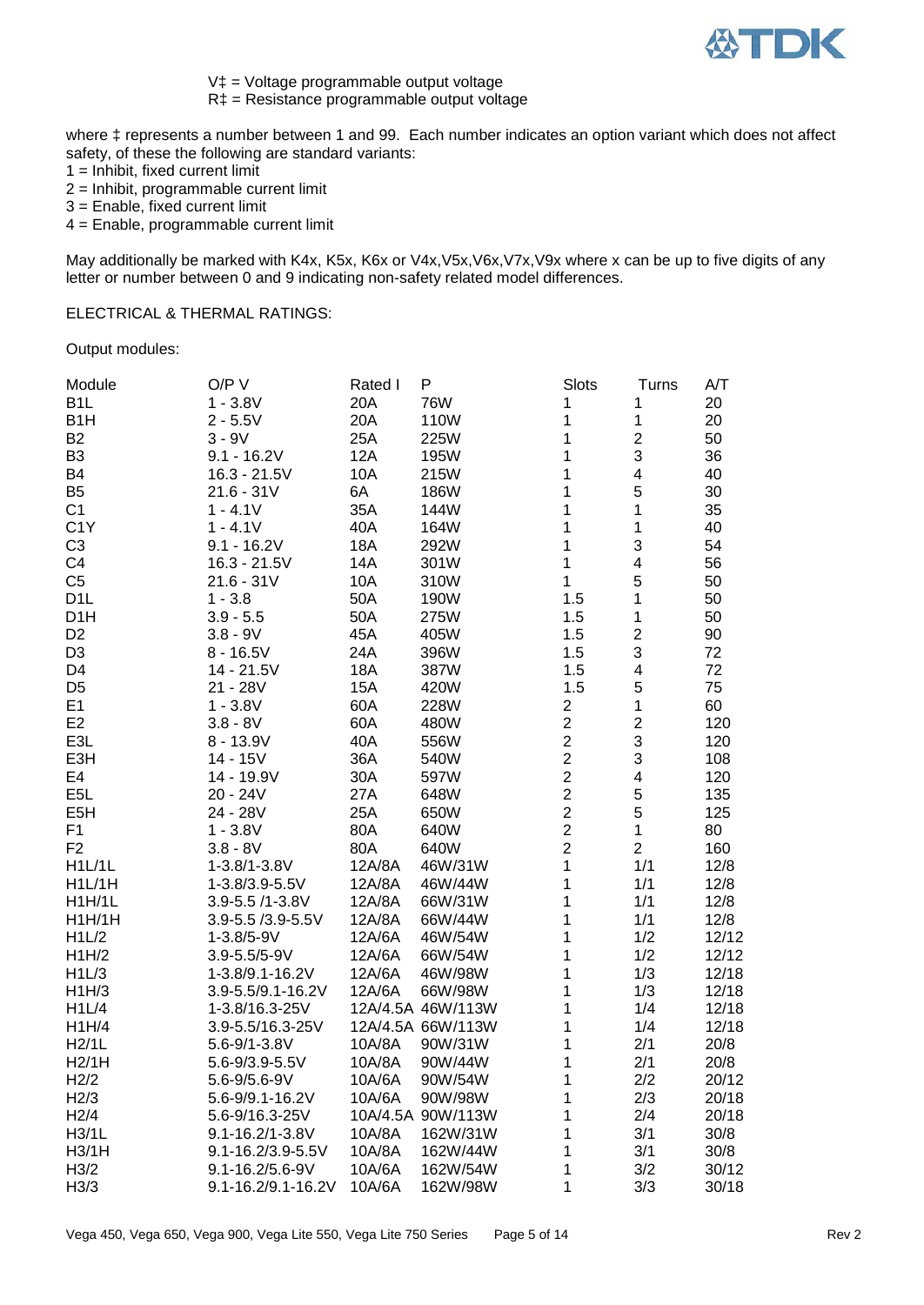

| H3/4               | 9.1-16.2/16.3-25V |         | 10A/4.5A 162W/113W |              | 3/4   | 30/18 |
|--------------------|-------------------|---------|--------------------|--------------|-------|-------|
| H5/1L              | 16.2-31/1-3.8V    | 5A/8A   | 155W/31W           |              | 5/1   | 25/8  |
| H5/1H              | 16.2-31/3.9-5.5V  | 5A/8A   | 155W/44W           |              | 5/1   | 25/8  |
| H <sub>5/2</sub>   | 16.2-31/5.6-9V    | 5A/6A   | 155W/54W           |              | 5/2   | 25/12 |
| H <sub>5/3</sub>   | 16.2-31/9.1-16.2V | 5A/6A   | 155W/98W           |              | 5/3   | 25/18 |
| H <sub>5</sub> /4  | 16.2-31/16.3-25V  | 5A/4.5A | 155W/113W          |              | 5/4   | 25/18 |
| Module             | O/P V             | Rated I | P                  | <b>Slots</b> | Turns | A/T   |
| L1                 | $4.2 - 5.5V$      | 35A     | 193W               |              | 1     | 35    |
| W <sub>2</sub>     | $0.25 - 7.5V$     | 30A     | 225W               |              | 2     | 60    |
| W <sub>5</sub>     |                   |         |                    |              |       |       |
| (standard)         | $0.25 - 32V$      | 8.5A    | 272W               | 1            | 5     | 42.5  |
| W5                 |                   |         |                    |              |       |       |
| (high current o/p) | $0.25 - 15V$      | 10A     | 272W               |              | 5     | 50    |
|                    | 15.01 - 32V       | 8.5A    |                    |              |       |       |
| W8                 | 1 - 48V           | 5A      | 240W               |              | 8     | 40    |
| W9                 | $1-30V$           | 2A      | 60W                |              | 5     | 10    |
| X1                 | 10V (see Note 1)  | 90A     | See Note 2         |              |       |       |
| X <sub>2</sub>     | 20V (see Note 1)  | 64.5A   | See Note 2         |              |       |       |
| X4                 | 40V (see Note 1)  | 32.4A   | See Note 2         |              |       |       |
| X <sub>8</sub>     | 80V (see Note 1)  | 16.2A   | See Note 2         |              |       |       |

Note 1: Actual voltage and current output of X and XR modules is dependent, and limited by, the ratings of the modules from which it is fed. The ratings given above are additional rating limitations imposed by the X module itself.

Note 2: The maximum power output of PSUs fitted with X or XR modules is reduced from its normal rated value by the following power: 0.55 x (total X1 & XR1 current) + 0.7 x (total X2, X4, XR2 & XR4 current) + 0.9 x (total X8 & XR8 current)

Additional module limitations:

E2 module fitted in slots 4/5 is limited to 55A.

C1Y module can only be fitted in slot 1.

F2 module may only be fitted in slots 1/2 and is limited to 75A for ambient temperatures of greater than 45°C. F1 module may only be fitted in slots 1/2.

For PSUs with three D modules fitted: D1L & D1H in slots 2/3 is limited to 42A and in slots 4/5 is limited to 47A D<sub>2</sub> in slots  $2/3$  is limited to 40A

For 900W PSUs: W2 module not permitted. F1 and F2 modules not permitted.

PSUs fitted with a W2 module are limited to a maximum ambient of 45°C.

All the above ratings and limitations apply to the individual modules from which a series or paralleled pair is made.

SELV and Outputs Connected In Series:

Outputs are SELV except as described below:

Non-earthed outputs that have secondary's with 2 or more turns are non-SELV as a single fault in the secondary may make them exceed the SELV limit between output and earth.

Non-earthed outputs that are connected in series are non-SELV unless all the seriated outputs use 1 turn secondary's and there are no more than 3 outputs connected in series.

Outputs connected in series are non-SELV if the total output voltage + 20% of the max. rated output voltage of the output with the highest rated voltage exceeds 60Vdc (the 20% addition allows for a single fault in any one individual channel).

The total voltage of a seriated output must not exceed 160V.

If any output or seriated output is non-SELV then all the outputs in the PSU must be considered non-SELV.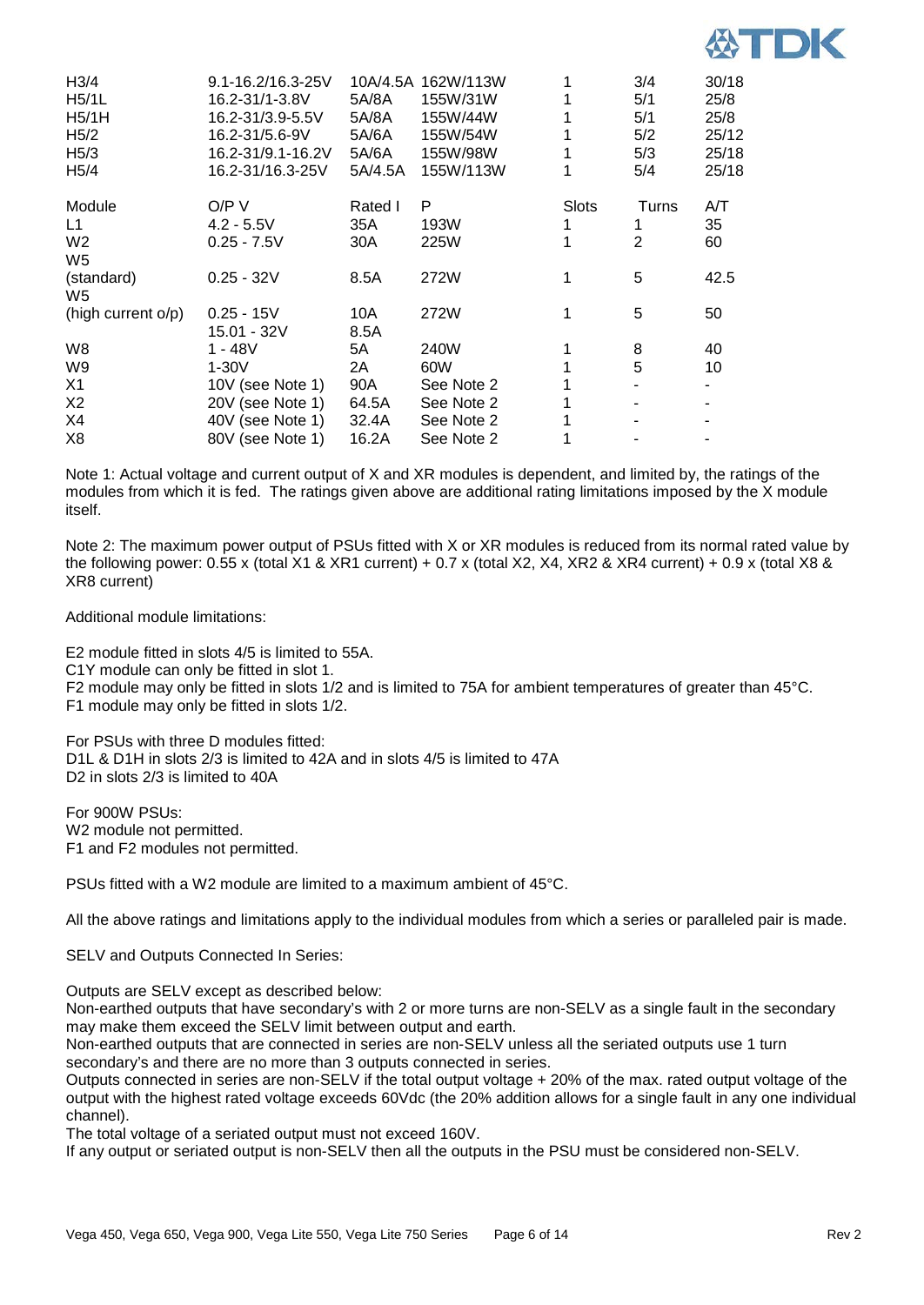

Note:

Non-SELV outputs must be guarded or a deflector fitted during installation to avoid a service engineer making inadvertent contact with the output terminals, or dropping a tool onto them.

All outputs have operational spacing's to earth, and due consideration must be given to this in the end product design.

When the IEC inlet option is fitted (option I) together with a plastic fan grill then the end face of the PSU with the fan grill may be operator accessible.

Ratings Specific to Vega 450 and Vega Lite 550 Ranges:

PSUs with cooling option F and without xEW and xFW options: Input voltage: 94.5-240 V ac nom., 85-264V ac max., 47-63 Hz, 8.5 A rms max.

All other PSUs: Input voltage: 100-240 V ac nom., 90-264V ac max., 47-63 Hz, 8.5 A rms max.

Permitted orientations: Horizontal with chassis lowest, on either side or vertical with the airflow upwards.

| Cooling | Max.             | Dual Width   |                                              | Max | Max                           | Max Module       |
|---------|------------------|--------------|----------------------------------------------|-----|-------------------------------|------------------|
| Option  | $Amb(^{\circ}C)$ | Modules P(W) |                                              |     | AT (total) AT in adj I Rating |                  |
|         |                  | Fitted       |                                              |     |                               | regions (note 1) |
| F       | See table No     |              | See table 180                                |     | n/a                           | 100%             |
|         | below            | Yes          | below                                        | 180 | 180                           | 100%             |
| D       | 50               | No.          | 450                                          | 180 | n/a                           | 100%             |
|         |                  | Yes          | 450                                          | 180 | 180                           | 100%             |
| R, E    | 50               | No.          | 450                                          | 180 | n/a                           | 100%             |
|         |                  | Yes          | 450                                          | 180 | 162                           | 90%              |
| Q       | 50               | No.          | 450                                          | 180 | n/a                           | 100%             |
|         |                  | Yes          | 450                                          | 180 | 180                           | 100%             |
| P       | 50               | No.          | 450                                          | 180 | n/a                           | 100%             |
|         |                  | Yes          | 450                                          | 180 | 180                           | 85%              |
| C       | 50               |              | See Customer Air Cooling section for ratings |     |                               |                  |

Note 1: The PSU main transformer has three regions for module secondary's separated by two primary windings. Starting nearest slot 1, region A, primary winding, region B, primary winding, region C. The total ampere turns (AT) in any two adjacent regions is limited to that in the table above column, "Max AT in adjacent regions (note 1)". See Mains transformer regions table page 16 for modules allowed in each region. The table uses module widths with a twin output module being single width. For PSUs fitted with F2 modules "Max AT in adjacent regions" does not apply.

 $n/a$  = not applicable

Ampere Turns (AT) is the sum of (output amps x secondary turns)

Power ratings for cooling option F:

| $I/P$ V   |                    |               |                    |
|-----------|--------------------|---------------|--------------------|
| (Vrms)    | O/P P(w)           |               |                    |
|           | Max.               | Max. Amb 50°C |                    |
|           | Amb $40^{\circ}$ C |               |                    |
|           |                    | xEW or xFW    | xEW and xFW        |
|           |                    | option fitted | options not fitted |
| 85        | 425                | not permitted | 425                |
| 90        | 470                | 450           | 450                |
| 100       | 520                | 450           | 500                |
| 110-149.9 | 570                | 450           | 550                |
| 150-264   | 630                | 450           | 560                |
|           |                    |               |                    |

Linear interpolation may be used to determine the permitted output power for input voltages between 85 and 110V.

Ratings Specific to Vega 650 and Vega 750 Lite Ranges: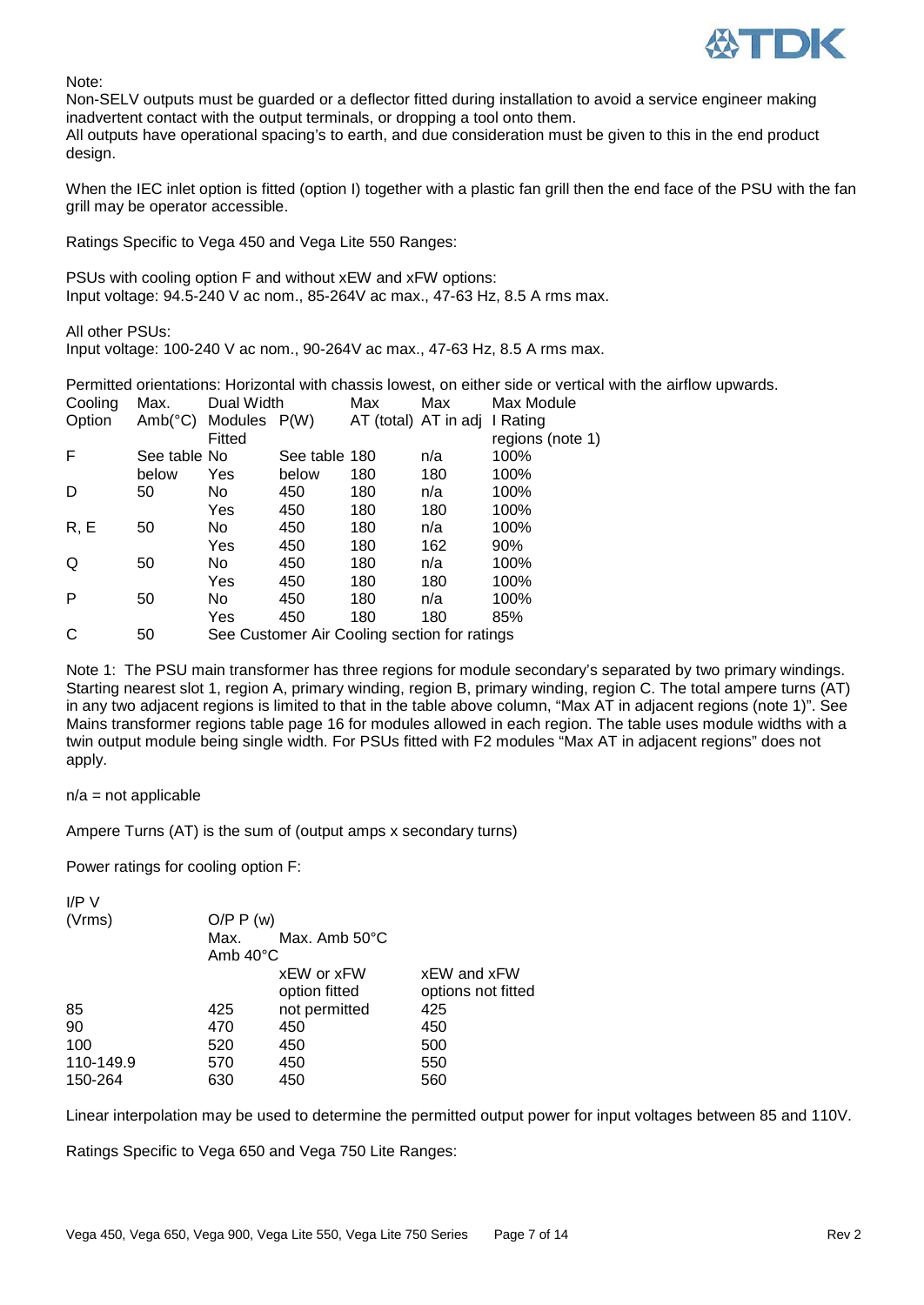

PSUs with cooling option F and without xEW and xFW options: Input voltage: 94.5-240 V ac nom., 85-264V ac max., 47-63 Hz, 12 A rms max.

All other PSUs: Input voltage: 100-240 V ac nom., 90-264V ac max., 47-63 Hz, 11 A rms max.

Permitted orientations: Horizontal with chassis lowest, on either side or vertical with the airflow upwards.

| Cooling | Max.             | Dual Width |                                                      | Max                  | Max | Max Module |
|---------|------------------|------------|------------------------------------------------------|----------------------|-----|------------|
| Option  | $Amb(^{\circ}C)$ | Modules    | P(W)                                                 | AT (total) AT in adj |     | I Rating   |
| F       | See table No     |            | See table 220                                        |                      | n/a | 100%       |
|         | below            | Yes        | below                                                | 220                  | 180 | 100%       |
| D       | 50               | No         | 650                                                  | 220                  | n/a | 100%       |
|         |                  | Yes        | 650                                                  | 220                  | 180 | 100%       |
| R, E    | 40               | No         | 530                                                  | 212                  | n/a | 100%       |
|         |                  | Yes        | 550                                                  | 212                  | 158 | 90%        |
|         | 45               | Yes        | 500                                                  | 212                  | 158 | 90%        |
|         | 50               | No         | 575                                                  | 180                  | n/a | 100%       |
|         |                  | Yes        | 600                                                  | 210                  | 162 | 90%        |
|         |                  | No.        | 500                                                  | 200                  | n/a | 100%       |
| Q       | 50               | Yes        | 550                                                  | 180                  | 140 | 100%       |
|         |                  | No         | 650                                                  | 220                  | n/a | 100%       |
|         |                  | Yes        | 610                                                  | 220                  | 180 | 95%        |
|         |                  | Yes        | 650                                                  | 145                  | 115 | 95%        |
| P       | 40               | Yes        | 500                                                  | 203                  | 152 | 85%        |
|         | 45               | Yes        | 420                                                  | 203                  | 152 | 85%        |
|         | 50               | No         | 500                                                  | 180                  | n/a | 100%       |
|         |                  | Yes        | 450                                                  | 190                  | 162 | 85%        |
| ⌒       | EΛ               |            | <u> Cao Customar Air Cooling sootian for rotings</u> |                      |     |            |

C 50 See Customer Air Cooling section for ratings

Note 1: The PSU main transformer has three regions for module secondary's separated by two primary windings. Starting nearest slot 1, region A, primary winding, region B, primary winding, region C. The total ampere turns (AT) in any two adjacent regions is limited to that in the table above column, "Max AT in adjacent regions (note 1)". See Mains transformer regions table page 16 for modules allowed in each region. The table uses module widths with a twin output module being single width. For PSUs fitted with F2 modules "Max AT in adjacent regions" does not apply.

#### $n/a$  = not applicable

Ampere Turns (AT) is the sum of (output amps x secondary turns)

Power ratings for cooling option F:

| I/PV      |                    |                         |                    |
|-----------|--------------------|-------------------------|--------------------|
| (Vrms)    | O/P P(w)           |                         |                    |
|           | Max.               | Max. Amb $50^{\circ}$ C |                    |
|           | Amb $40^{\circ}$ C |                         |                    |
|           |                    | xEW or xFW              | xEW and xFW        |
|           |                    | option fitted           | options not fitted |
| 85        | 650                | not permitted           | 615                |
| 90        | 720                | 650                     | 650                |
| 100       | 830                | 650                     | 720                |
| 110-149.9 | 900                | 650                     | 770                |
| 150-264   | 900                | 900                     | 900                |

Linear interpolation may be used to determine the permitted output power for input voltages between 85 and 110V.

Ratings Specific to Vega 900 Range:

PSUs with cooling option F and without xEW and xFW options: Input voltage: 94.5-240 V ac nom., 85-264V ac max., 47-63 Hz, 12 A rms max.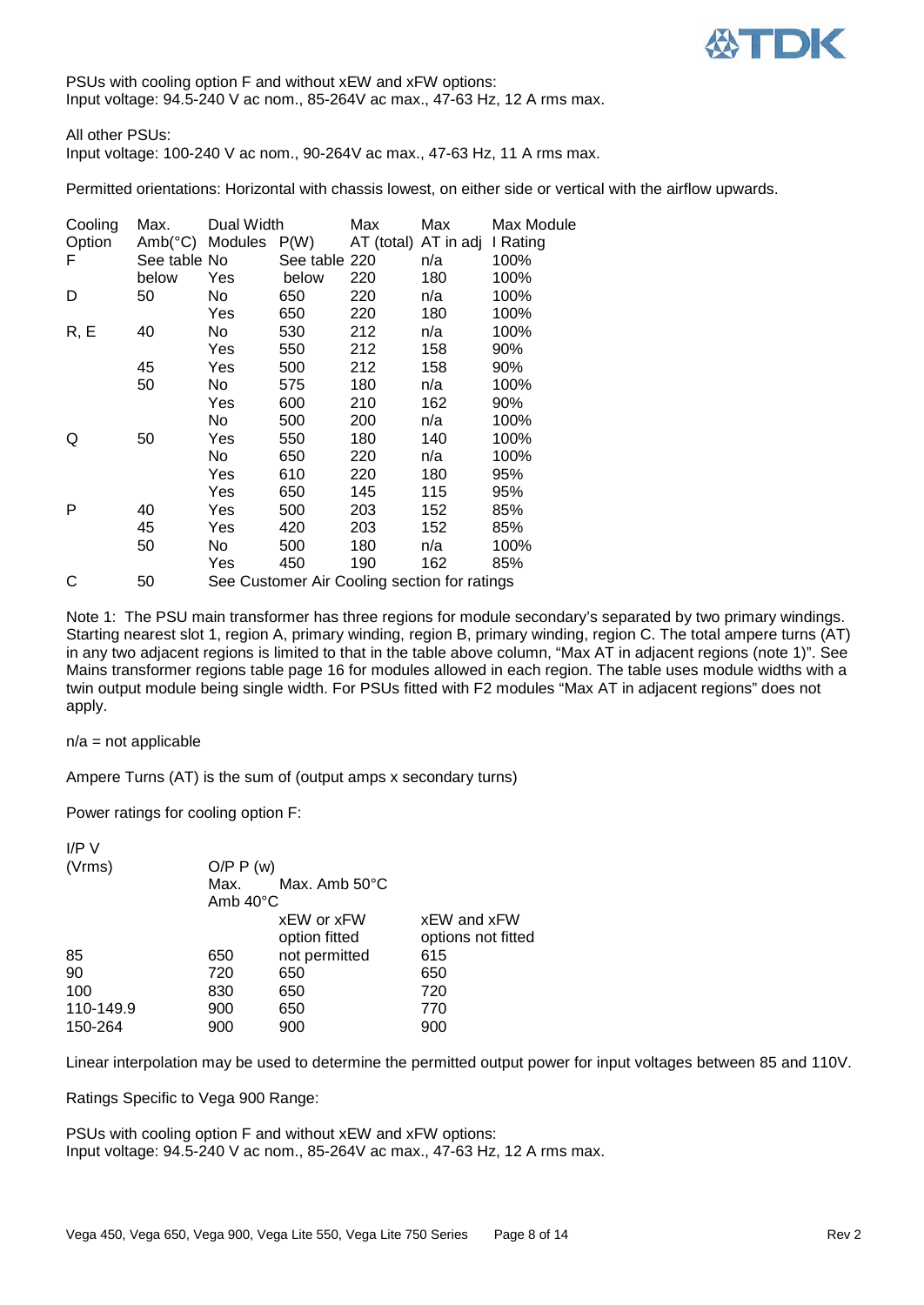

All other PSUs: Input voltage: 100-240 V ac nom., 90-264V ac max., 47-63 Hz, 11 A rms max.

Permitted orientations: Horizontal with chassis lowest, on either side or vertical with the airflow upwards.

For input voltages equal to or greater than 150V ac ratings are as follows:

| Cooling | Max.             | Dual Width   |     | Max                                          | Max                           | Max Module |
|---------|------------------|--------------|-----|----------------------------------------------|-------------------------------|------------|
| Option  | $Amb(^{\circ}C)$ | Modules P(W) |     |                                              | AT (total) AT in adj I Rating |            |
| F, D    | 50               | No           | 900 | 220                                          | 180                           | 100%       |
|         |                  | Yes          | 900 | 220                                          | 180                           | 100%       |
|         |                  | No           | 650 | 220                                          | n/a                           | 100%       |
| Q       | 50               | No           | 750 | 180                                          | n/a                           | 100%       |
|         |                  | Yes          | 750 | 180                                          | 140                           | 100%       |
| C       | 50               |              |     | See Customer Air Cooling section for ratings |                               |            |

For input voltages less than 150V ac ratings are as follows:

| Cooling | Max.            | Dual Width |                                              | Max                  | Max | Max Module |
|---------|-----------------|------------|----------------------------------------------|----------------------|-----|------------|
| Option  | Amb(°C) Modules |            | P(W)                                         | AT (total) AT in adj |     | I Rating   |
| F       | See table No    |            | See table 220                                |                      | n/a | 100%       |
|         | below           | Yes        | below                                        | 220                  | 180 | 100%       |
| D       | 50              | No         | 650                                          | 220                  | n/a | 100%       |
|         |                 | Yes        | 650                                          | 220                  | 180 | 100%       |
| R, E    | 40              | No         | 530                                          | 212                  | n/a | 100%       |
|         |                 | Yes        | 550                                          | 212                  | 158 | 90%        |
|         | 45              | Yes        | 500                                          | 212                  | 158 | 90%        |
|         | 50              | No         | 575                                          | 180                  | n/a | 100%       |
|         |                 | Yes        | 600                                          | 210                  | 162 | 90%        |
|         |                 | No         | 500                                          | 200                  | n/a | 100%       |
| Q       | 50              | Yes        | 550                                          | 180                  | 140 | 100%       |
|         |                 | No.        | 650                                          | 220                  | n/a | 100%       |
|         |                 | Yes        | 610                                          | 220                  | 180 | 95%        |
|         |                 | Yes        | 650                                          | 145                  | 115 | 95%        |
| P       | 40              | Yes        | 500                                          | 203                  | 152 | 85%        |
|         | 45              | Yes        | 420                                          | 203                  | 152 | 85%        |
|         | 50              | No         | 500                                          | 180                  | n/a | 100%       |
|         |                 | Yes        | 450                                          | 190                  | 162 | 85%        |
| С       | 50              |            | See Customer Air Cooling section for ratings |                      |     |            |

Power ratings for cooling option F:

| I/P V     |                    |                         |                    |
|-----------|--------------------|-------------------------|--------------------|
| (Vrms)    | O/P P(w)           |                         |                    |
|           | Max.               | Max. Amb $50^{\circ}$ C |                    |
|           | Amb $40^{\circ}$ C |                         |                    |
|           |                    | xEW or xFW              | xEW and xFW        |
|           |                    | option fitted           | options not fitted |
| 85        | 650                | not permitted           | 615                |
| 90        | 720                | 650                     | 650                |
| 100       | 830                | 650                     | 720                |
| 110-149.9 | 900                | 650                     | 770                |

Linear interpolation may be used to determine the permitted output power for input voltages between 85 and 110V.

Note 1: The PSU main transformer has three regions for module secondary's separated by two primary windings. Starting nearest slot 1, region A, primary winding, region B, primary winding, region C. The total ampere turns (AT) in any two adjacent regions is limited to that in the table above column, "Max AT in adjacent regions (note 1)". See Mains transformer regions table page 16 for modules allowed in each region. The table uses module widths with a twin output module being single width. For PSUs fitted with F2 modules "Max AT in adjacent regions" does not apply.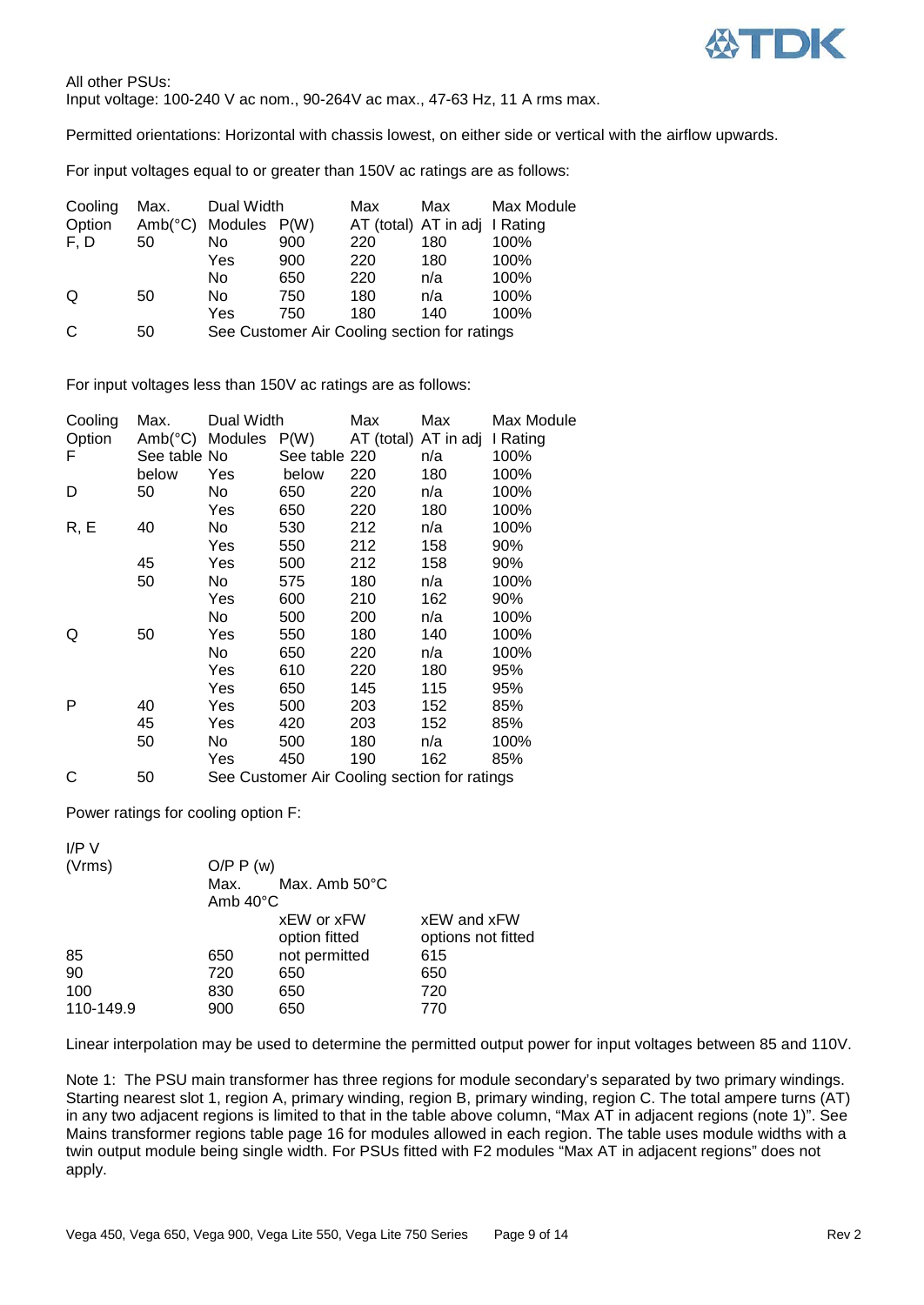

 $n/a$  = not applicable

#### Ampere Turns (AT) is the sum of (output amps x secondary turns)

Main transformer regions table:

| SLOT 5          |                                 |                          |                | SLOT <sub>1</sub>                 |                 |
|-----------------|---------------------------------|--------------------------|----------------|-----------------------------------|-----------------|
| <b>REGION C</b> | <b>PRIMARY</b>                  | <b>REGION B</b>          | <b>PRIMARY</b> | <b>REGION A</b>                   |                 |
|                 |                                 |                          |                |                                   |                 |
| Slot 1          |                                 | <b>Slot 5.5</b>          | Slot 1         |                                   | <b>Slot 5.5</b> |
| S               | Region A Region B Region C<br>D | D                        | 1.5            | Region A Region B Region C<br>1.5 |                 |
| <b>Blank</b>    | D                               | D                        | S              | S, S                              | D               |
|                 | D, S                            |                          | 1.5            | 1.5                               | D               |
| S<br>S<br>S     | D                               | S<br>S                   |                | F, M, S                           | S, S            |
|                 | D                               |                          |                | F, M, S                           | $\mathbb S$     |
| -               | D                               |                          |                | F, M, S                           |                 |
|                 | S, S, S                         |                          |                | F,M                               |                 |
| S<br>S<br>S     |                                 | S<br>S                   |                | F, M, S                           | D               |
|                 | $S, S$<br>$S$                   |                          |                | F,M                               | D               |
|                 |                                 |                          |                | F, M, S                           | 1.5             |
| 1.5             | D                               | 1.5                      |                | F,M                               | 1.5             |
| $\mathbb S$     | D                               | 1.5                      |                | F, M 1.5                          | 1.5             |
|                 | D                               | 1.5                      |                | F, M 1.5                          | S               |
| S<br>S<br>S     | 1.5, S                          | S                        |                |                                   |                 |
|                 | 1.5                             | S                        |                | <b>Combined Modules</b>           |                 |
|                 | 1.5                             |                          | S              | D                                 | D               |
| 1.5             | 1.5                             | 1.5                      |                | D                                 | D               |
| $\mathbb S$     | 1.5, 1.5                        | S                        | 1.5            | D                                 | 1.5             |
| S               | 1.5                             | 1.5                      | S              | D                                 | 1.5             |
|                 | 1.5                             | 1.5                      |                | D                                 | 1.5             |
|                 | 1.5                             | $\overline{\phantom{0}}$ | S<br>S         | 1.5, 1.5                          | S               |
|                 | S, S                            | D                        |                | 1.5, 1.5                          |                 |
|                 | 1.5, S                          |                          |                | 1.5, 1.5                          |                 |
| 1.5             | 1.5, S                          |                          | 1.5            | 1.5, D                            |                 |
|                 | D, S                            | S<br>S<br>S<br>S         | 1.5            | 1.5                               | 1.5             |
| 1.5             | D                               |                          | 1.5            | 1.5, S                            | S               |

 $D = Dual$ . S = Single, M = Module

#### Custom Models:

All ratings as per standard models unless otherwise stated.

Model: V6 RSF 3/1HS C3S B/S E2S Maximum outputs: 12V, 2A; 5V, 1.5A; 12V, 10A; 5V 52A Maximum Power: 411.5W Maximum ambient: 40°C Orientation: Horizontal only Cooling: Reverse air, Papst 612NM.

Model: V6 FISFV 5.1F2SP 12B3F 3.4E1SP Maximum outputs: 5.1V, 80A; 12V, 3A; 3.4V, 60A Maximum power: 648W Maximum ambient: 50°C Orientation: Horizontal only Cooling: Forward air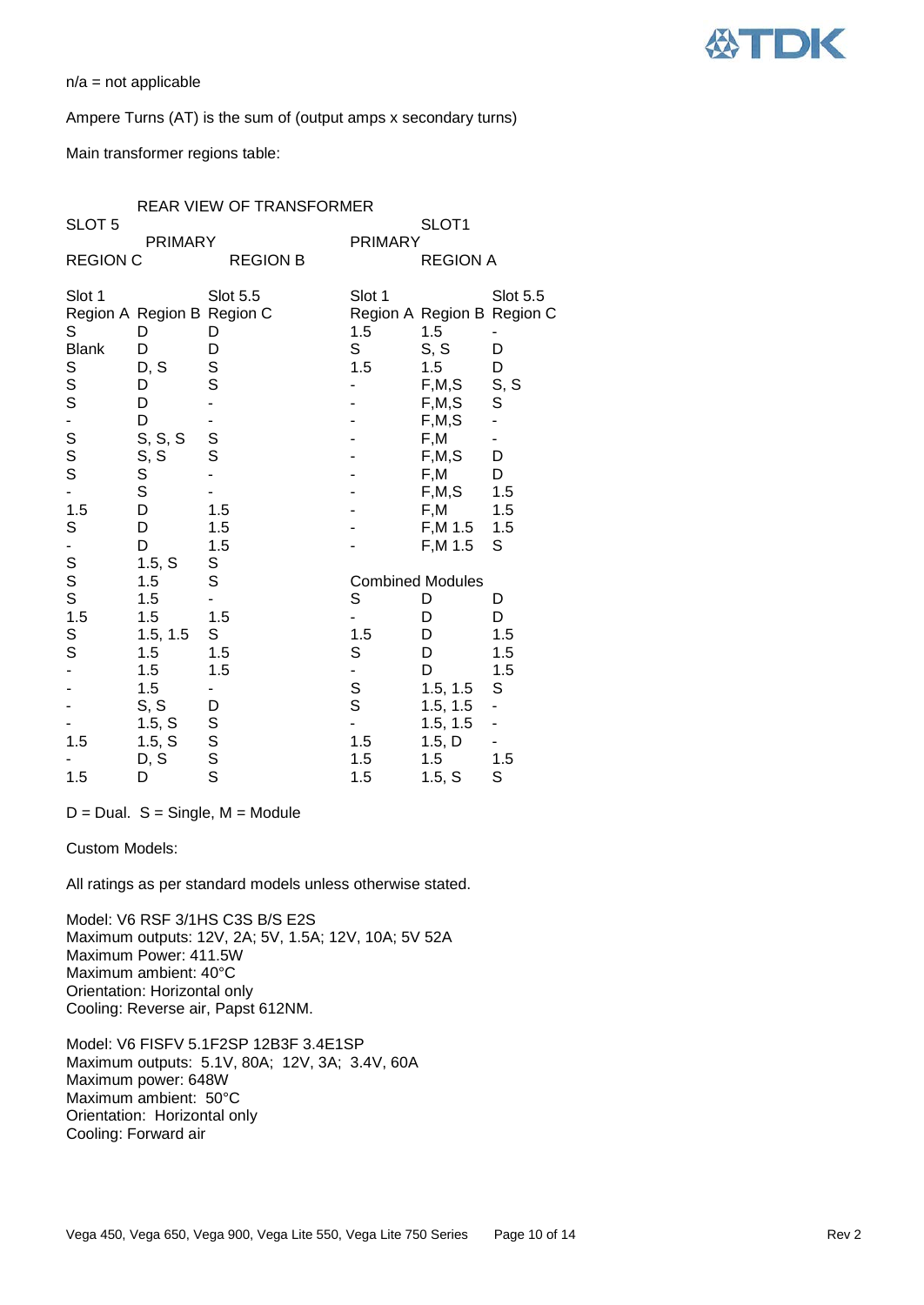

Model: V6FSS 24C5S 24D5S Maximum outputs: 24V, 10A; 24V, 15A Maximum Power: 600W Maximum ambient: 65°C Orientation: All except upside down and vertical with the airflow downwards Cooling: Forward air Model: Vega 450 AFT B/S 24D5S 21D5S (K40054, NS-CLE-010) Input: 85-264Vac, 47-63Hz Maximum outputs: 24V, 12.5A; 21V, 7.143A Orientation: All except upside down and vertical with the airflow downwards Cooling: Papst 612NML or 612NGML or 612NMLE fan fitted with up to 66 ohms total resistance in series. Comments: Forward air. Model: Vega 650 BFTF B/S 24.5E5HFN Input: 90-264Vac, 47-63Hz Maximum output: 24.5V, 18.37A Maximum output power: 450W Orientation: All except upside down and vertical with the airflow downwards Cooling: Papst 612NML or 612NGML fan fitted with up to 64 ohms total resistance in series. Comments: Reverse air. Model: Vega 450 AFT B/S 24E5HS (NS-CLE-011) Input: 85-264Vac, 47-63Hz Maximum outputs: 24V, 14.59A Maximum output power: 350W Orientation: All except upside down and vertical with the airflow downwards Cooling: Papst 612NML or 612NGML fan fitted with up to 64 ohms total resistance in series. Comments: Forward air. Model: NS-WKR/V4AFS 5/5H1H/1HFN 12/12H3/3F 5/5H1H/1HFN 25/25H5/4F (K40072) Input: 90-264Vac, 47-63Hz Maximum outputs: 5.5V, 2.5A; 5.5V, 2.5A; 12.5V, 2.5A; 12.5V, 2.5A; 5.5V, 2.5A; 5.5V, 2.5A; 26V, 1.5A; 26V, 1.5A Maximum output power: 195.5W Orientation: All except upside down and vertical with the airflow downwards Cooling: Papst 612NML or 612NMLE fan. Comments: Forward air. Model: NS-THE/V9FSSF B/S 28E5HS (K90036) Input: 90-264Vac, 47-63Hz Maximum outputs: 28V, 25A Maximum output power: 700W Orientation: All except upside down and vertical with the airflow downwards Cooling: Standard fan, forward airflow Model: Vega 450 ASS5FW 12.1C3S 3.33C1S 5.05B1HS 5.25/12.1H1H/3SR (K40089)

Input: 90-264Vac, 47-63Hz Outputs: 12.1V, 9.5A; 3.3V, 9A; 5.05V, 20A; 12.1V, 2A; 5.25V, 4.7A (294.53W) Orientation: All except upside down and vertical with the airflow downwards Cooling: Papst 612NMLE fan, reverse air

Model: Vega 650 ASS5FW 3.35C1Y5S 12.6/5.1H3/1HSR 6.1/12.6H2/3SR 5.1/5.3H1H/1HSR (K60162) Input: 90-264Vac, 47-63Hz Maximum outputs: 3.35V, 22A; 5.1V, 3.5A; 12.6V, 7A; 12.6V, 1A; 6.1V, 3A; 5.3V, 3A; 5.1V, 6.5A (259.7W) Orientation: All except upside down and vertical with the airflow downwards Cooling: Papst 612NMLE fan, reverse air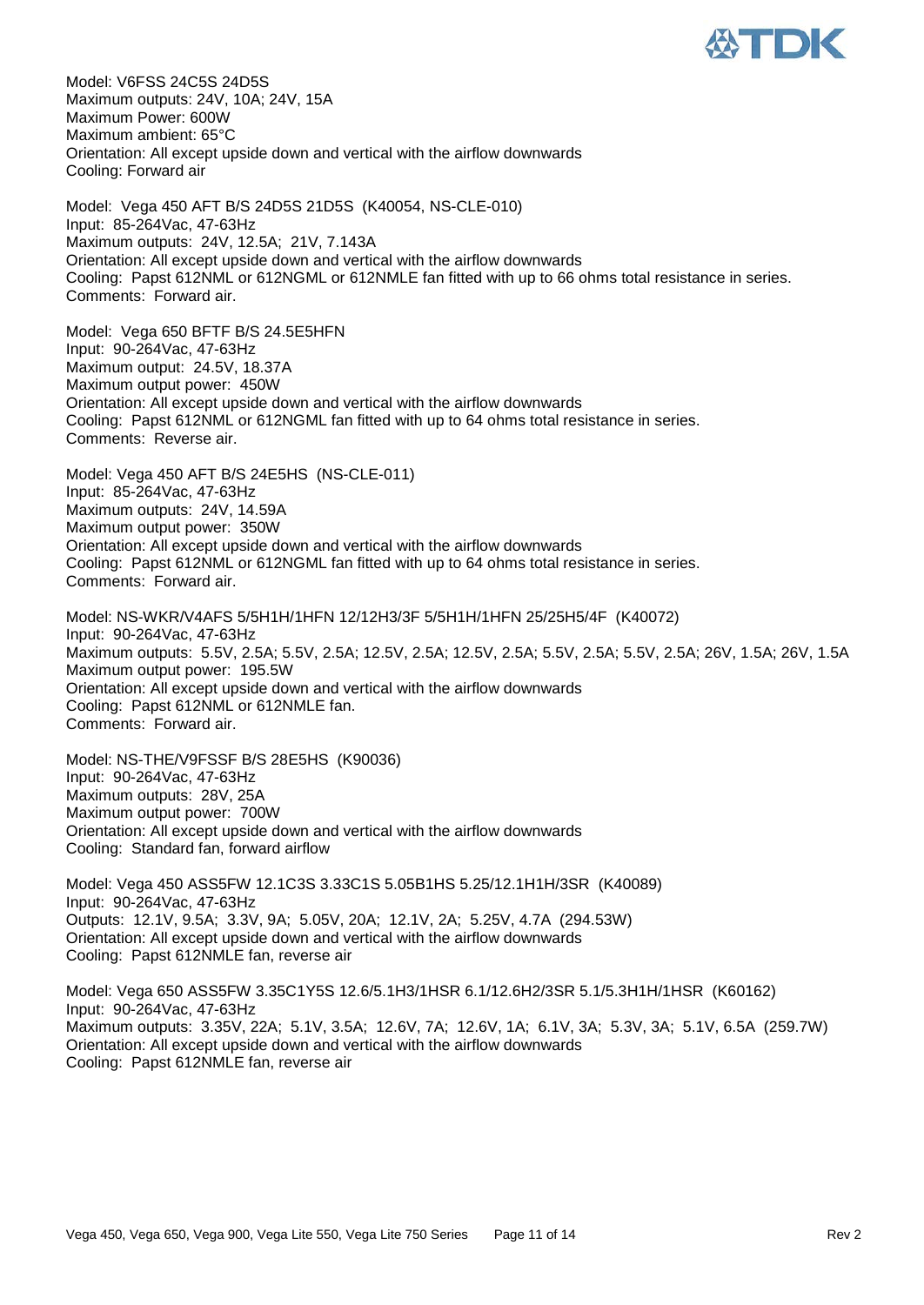

Model: NS-MEL/V4FSS B/S 12/12H3/3S 6.7B2S 3.3C1SN (K40110) Input: 90-264Vac, 47-63Hz Maximum output: 12V, 10A; 12V, 6A; 6.7V, 25A; 3.3V, 35A Maximum output power: 450W Orientation: All except upside down and vertical with the airflow downwards Cooling: Standard fan, forward airflow. Comments: Fan grill not fitted.

Model: NS-WKR/V4AFS 5/5H1H/1HFN 12/12H3/3F 5/5H1H/1HFN 28/25H5/4F (K40107) Input: 90-264Vac, 47-63Hz Maximum outputs: 5.5V, 2.5A; 5.5V, 2.5A; 12.5V, 2.5A; 12.5V, 2.5A; 5.5V, 2.5A; 5.5V, 2.5A; 28V, 1.5A; 26V, 1.5A Maximum output power: 198.5W Orientation: All except upside down and vertical with the airflow downwards Cooling: Papst 612NML or 612NMLE fan. Comments: Forward air.

Model: NS-TLG/V6RFS 3.3F1SV5 24C5S W5FSV3 W8FSV8 (K60221\*) where \* may be any number of letters and/or numbers indicating non-safety related differences. Input: 100-240Vac nom, 120-350Vdc max Maximum output power: As standard model Orientation: As standard model Cooling: Reverse air.

Model: NS-TLG/V6RFS12FW 3.3F1SV5 24C5S W5FSV3 W8FSV8 (K60220\*) where \* may be any number of letters and/or numbers indicating non-safety related differences. Input: 100-240Vac nom. May also have 120-350Vdc. Maximum output power: As standard model Orientation: As standard model Cooling: Reverse air.

Model: NS-LAM/V6RFS 3.3F1SV5 12/12H3/3S W5FSV3 W8FSV8 (K60184\*) where \* may be any number of letters and/or numbers indicating non-safety related differences. Input: 100-240Vac nom. May also have 120-350Vdc. Maximum output power: As standard model Orientation: As standard model Cooling: Reverse air.

Model: NS-TLC/V9QSLF 24C5SN 12Z20S (K90064\*) where \* may be A or B. Input: 100-240Vac nom. See table below for details Maximum output power: See table below for details Orientation: As standard model

| OP <sub>1</sub> | OP1   | OP2 | OP2   | AMB | LINE  | <b>STBY</b> | <b>STBY</b> | <b>POWER</b> |
|-----------------|-------|-----|-------|-----|-------|-------------|-------------|--------------|
| V               | A max |     | A max | max | V min |             | mA          | W max        |
| 24              |       | 12  | 50    | 40  | 150   | 5           | 100         | 769          |
| 24              | 2.084 | 12  | 50    | 40  | 90    | 5           | 100         | 651          |
| 24              |       | 12  | 46.67 | 50  | 150   | 5           | 100         | 729          |
| 24              | 3.75  | 12  | 46.67 | 50  | 90    | 5           | 100         | 651          |
| 24              |       | 12  | 60    | 40  | 150   | 5           | 100         | 889          |
| 24              |       | 12  | 60    | 40  | 90    | 5           | 100         | 721          |

Model: NS-TLC/V9QSLF 24C5SN 12Z20S (K90064\*) where \* may be any number of letters and/or numbers except A or B, indicating non-safety related differences.

Fan: EBM-Papst 612NME

Input: 100-240Vac nom. See table below for details Maximum output power: See table below for details

| OP <sub>1</sub> | OP1   | OP <sub>2</sub> | OP <sub>2</sub> | AMB | <b>LINE</b> | <b>STBY</b> | <b>STBY</b> | <b>POWER</b> |
|-----------------|-------|-----------------|-----------------|-----|-------------|-------------|-------------|--------------|
| V               | A max |                 | A max           | max | V min       |             | mA          | W max        |
| -24             |       | 12              | 50              | 40  | 150         | 5           | 100         | 769          |
| -24             | 2.084 | 12              | 50              | 40  | 90          | 5           | 100         | 651          |
| 24              | 3.75  | ィク              | 46.67           | 40  | 90          | 5           | 100         | 651          |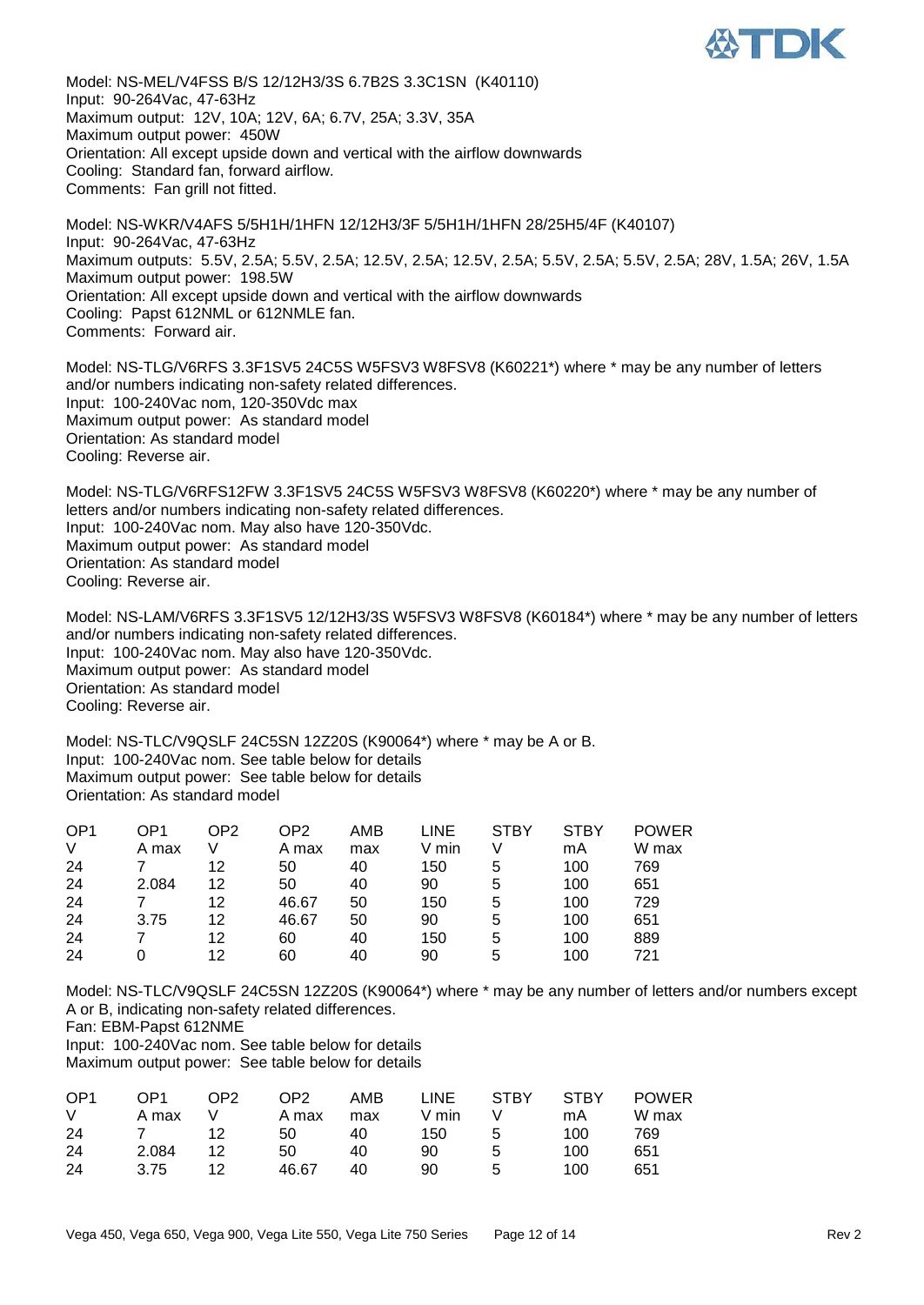

Model: NS-TLU/V9FSLF 5.2/5.2H1H/1H 24D5SN 24D5SN (K90056\*) where \* may be any letter (except A or B) indicating non-safety related differences.

5.2/5.2H1H/1H channel 1 current limit increased to 150% (18A).

#### **Additional Information**

Customer Air Cooling (option C):

The following method must be used for determining the safe operation of PSUs when C option (Customer Air) is fitted, i.e. fan not fitted to PSU.

For PSUs cooled by customer supplied airflow the components listed in the following table must not exceed the temperatures given. Additionally ratings specified for units with an internal fan must still be complied with, e.g. mains input voltage range, maximum output power, ampere turns, module voltage / current ratings and maximum ambient temperature. To determine the component temperatures the heating tests must be conducted in accordance with the requirements of the standards this report complies with. Consideration should also be given to the requirements of other safety standards.

Test requirements include: PSU to be fitted in its end-use equipment and operated under the most adverse conditions permitted in the end-use equipment handbook/specification and which will result in the highest temperatures in the PSU. To determine the most adverse conditions consideration should be given to the end use equipment maximum operating ambient, the PSU loading and input voltage, ventilation, end use equipment orientation, the position of doors & covers, etc. Temperatures should be monitored using type K fine wire thermocouples (secured with cyanoacrylate adhesive, or similar) placed on the hottest part of the component (out of any direct airflow) and the equipment should be run until all temperatures have stabilised.

| Circuit Ref. ++                                   | Description                                   | Max. Temp $(^{\circ}C)+$ |
|---------------------------------------------------|-----------------------------------------------|--------------------------|
|                                                   | Power transformer primary, secondary and core | 130                      |
| T1, TX101, TX201                                  | Module current transformer windings           | 127 (130)                |
| <b>XQ1, XT1</b>                                   | D, E, EV, F & FV Primary option transformers  | 90                       |
| XTR <sub>1</sub>                                  | EY, FY, EV & FV Primary option transformers   | 90                       |
| TX1                                               | xEW & xFW Primary option transformers         | 130                      |
| L1, L2, XT601                                     | Choke winding                                 | 110 (130)                |
| L4, T2                                            | Choke winding                                 | 117 (130)                |
| Various                                           | All other choke & transformer windings        | 110 (130)                |
| RLY1                                              | Relay                                         | 100                      |
| Various                                           | X capacitor                                   | 100                      |
| C <sub>2</sub> , C <sub>3</sub> , C <sub>14</sub> | <b>Electrolytic Capacitor</b>                 | 67 (105)                 |
| Various                                           | All other 10mm dia Electrolytic Capacitors    | 80 (105)                 |
| Various                                           | All other 12.5mm dia Electrolytic Capacitors  | 85 (105)                 |
|                                                   |                                               |                          |

+ The higher temperature limits in brackets may be used but product life may be reduced. ++ When fitted